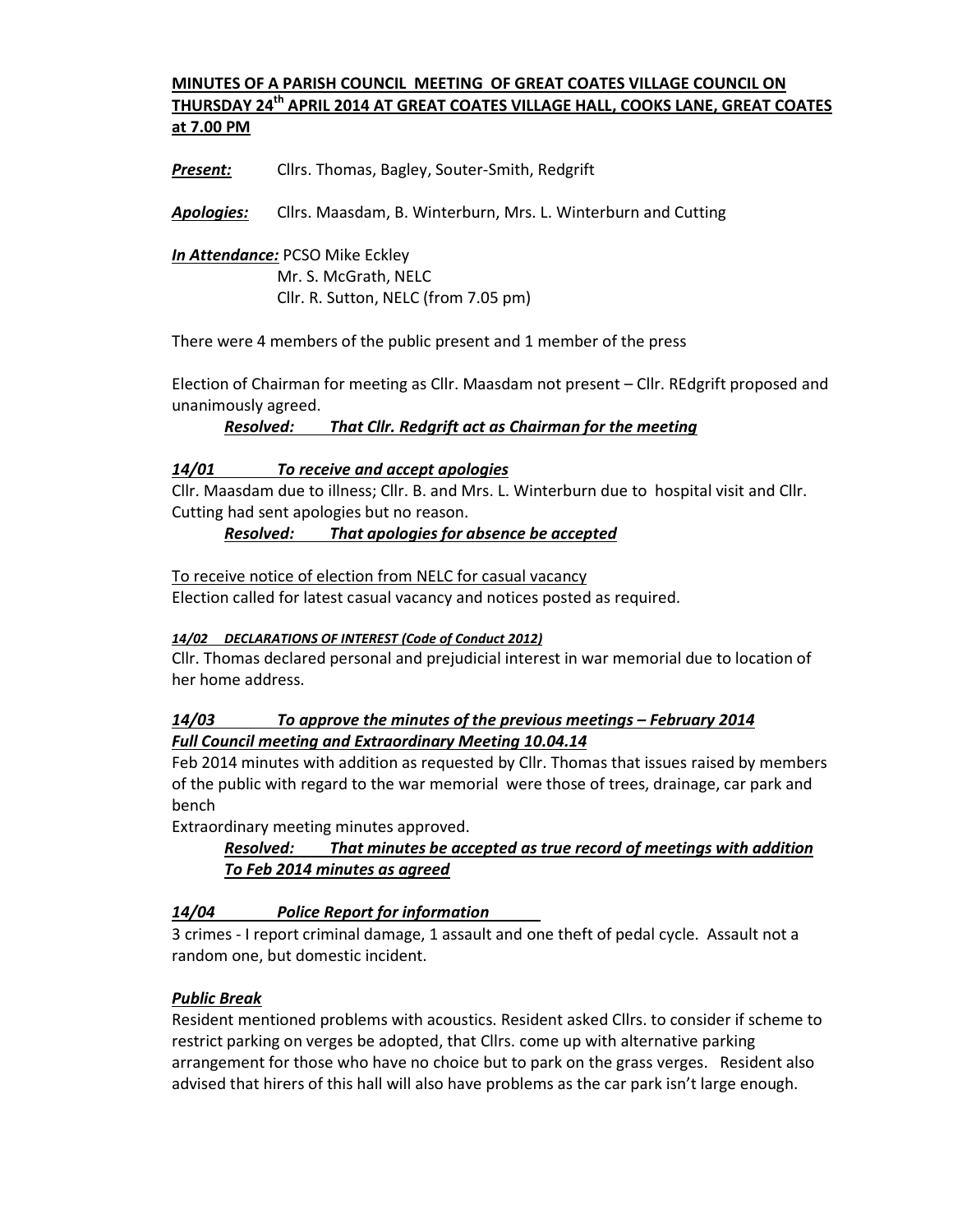### *14/05 Highways/Footpaths*

a) To consider invitation to join scheme restricting parking on verges and footways from NELC, to receive correspondence from resident and agree next course of action

Letter received from resident re parking on Cooks Lane. Cllrs. discussed pros and cons of scheme, with agreement that some areas would benefit but others would result in difficulties. Exemptions discussed for any possible scheme. Clerk to request visit by Dave Poucher to June meeting if possible to assist Cllrs. with questions.

# *Resolved: That Mr. Dave Poucher, Cofely/NELC be requested to visit a meeting To discuss the scheme*

b) To consider maintenance contract for land off Allington Drive , to receive correspondence from resident and agree any action

Clerk advised that grass had now grown again and was in poor state and since budget allocated was limited, urgent works were necessary. Agreed Clerk to seek quotations from appropriate contractors and table at next meeting.

### *Resolved: That quotations for works be obtained and placed before members*

c) To receive Clerk's report on general highways/footpaths/traffic issues

Nothing from Clerk. Cllr. REdgrift drew attention to cars for sale on Estate Road 6 and also on Estate Road 5.

## *14/06 Great Coates Village Hall*

a) To consider request from Village Hall Committee Chairman that funds raised through events staged by Committee can be spent on items decided directly by the Committee and agree actions

Clerk tabled e.mail request from Cllr. Cutting. Clerk reminded members of 'float' allocated of £200 to assist in staging events. Cllrs. agreed that the scope of the £200 could be wider and agreed that the £200 and any funds raised by the Committee through events etc. could be spent on equipment as chosen by the Committee, but that the total float be guaranteed at the end of any financial year and that any surplus then be given back to the Council. Example given, £200 float plus £50 proceeds from an event would result in £250. Equipment purchased for £200 would leave £50 balance. Next event raised £300 so float 'topped up' to £200 and then £150 left as surplus – if end of year then go back into Council reserves and if not then to be spent on further equipment.

### *Resolved: That request be granted upon conditions as set out above in example And that all village hall accounts be presented to full Council for approval/auditing*

b) To receive rateable value for Village Hall information and agree any necessary actions Rateable value received of £6,700 – Clerk now awaiting final rates bill.

c) To receive letter from NELC re planning conditions for village hall building planning permission (including landscaping items) and agree necessary action

Agreed that strongly worded letter be sent to Architects and ask them to respond directly to NELC and the Village Council.

## *Resolved: That letter be sent to Hendry Architects*

d) To receive report from Chairman on RIBA visit to Village Hall Cllr. Bagley and Chairman had attended for visit. RIBA were greatly impressed and had questioned Cllrs. Result will be known on  $1<sup>st</sup>$  May.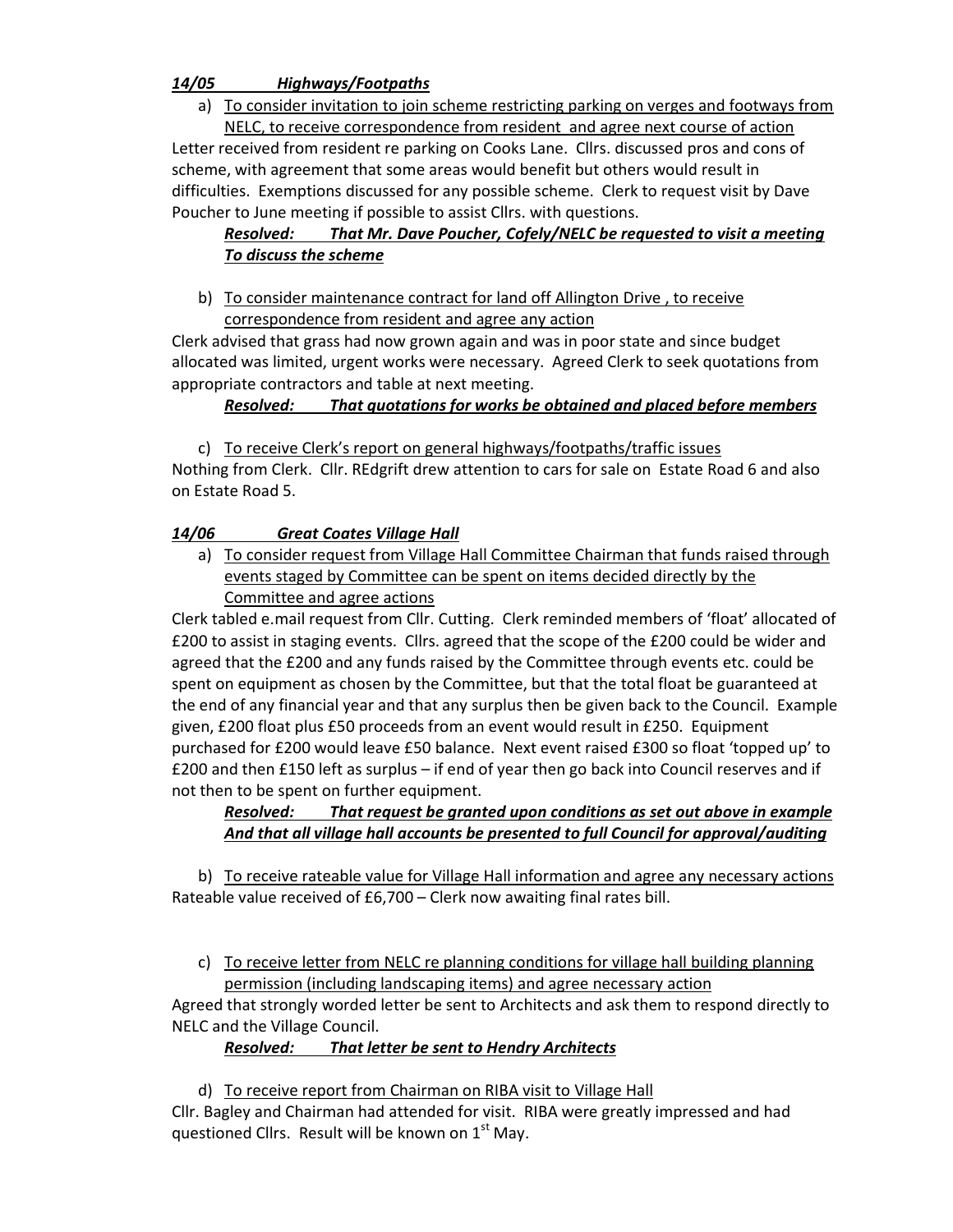e) To consider list of outstanding and ongoing repairs/snagging and agree necessary action

Proposed that independent building inspector be appointed to undertake independent assessment and report for Council. This would aid members with regard to remaining retention figure to be paid to building contractors. Clerk to obtain quotations for May meeting for consideration.

### *Resolved: That quotations be obtained for independent building inspection for The village hall*

### *14/07 Planning Matters*

To consider the following planning applications received:

### **DM/0099/14/FUL Huntsman Tioxide UK, Moody Lane, Grimsby**

#### **Development of a renewable power facility for the production of Electricity using pretreated fuel feedstocks**

Agreed that Cllr. Redgrift would examine documentation and report back to Council's next meeting if deadline date allowed. Transport was main concern.

### **DM/0257/14/FUL Great Coates Village Hall**

**The erection of a war memorial** 

Noted.

### *Resolved: That comments as agreed be sent to NELC on the applications*

To consider any other planning matters and/or receive correspondence None.

### *14/08 Great Coates War Memorial*

To receive update on planning application for memorial relocation And agree necessary action for quotations for building work

Planning application now submitted. Propose ask Architect to produce tender document irrespective of cost and publish it as soon as possible so that costings can be obtained. Clerk advised that application would be going before the planning committee.

## *Resolved: That Architects be asked to prepare tender document as soon as Possible and published so that costings could be obtained*

*14/09 Future Dates* 

Next Meeting Date – Thursday 22<sup>nd</sup> May 2014 scheduled date and to Consider alternative date or venue due to NELC elections

Agreed either Wed 21<sup>st</sup> or Friday 23<sup>rd</sup> May and Clerk to e.mail all members and take date suitable for majority.

### *Resolved: That May meeting be held on either Wed 21st or Friday 23rd May Depending upon majority*

ERNLLCA Training Programme Spring 2014 Clerk had already circulated details.

To agree date for Annual Parish Meeting for Great Coates Thursday 29<sup>th</sup> Annual Parish Meeting 7.00 pm

#### Any further future dates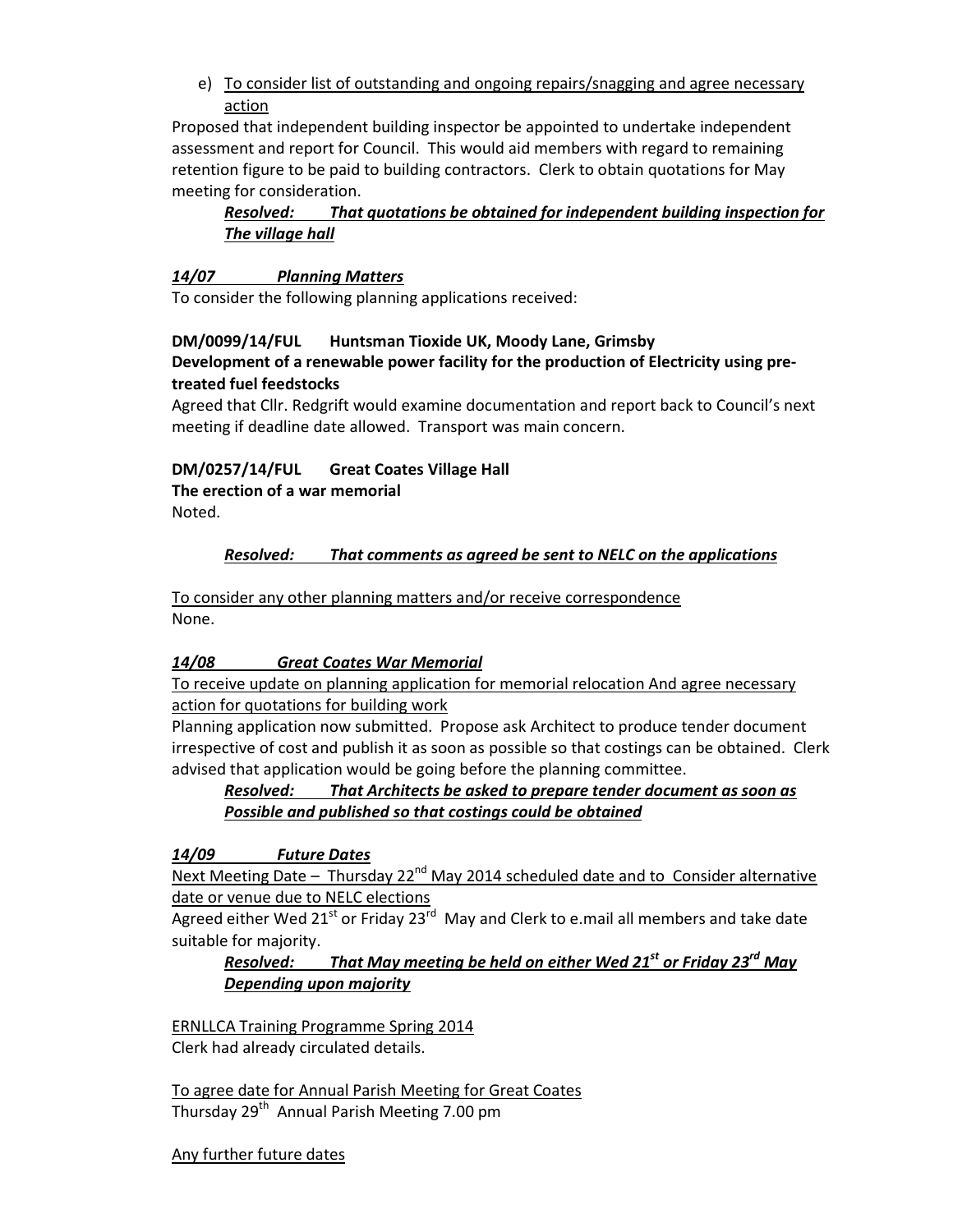Cllr. Thomas to give report on Freshney Forward meetings which are held on last Tuesday of each month as she will usually attend.

## *14/10 Reports*

To receive minutes from Personnel Committee Meeting – 11.04.14 and Approve minutes of meeting

Proposed and agreed to move to exempt item with matters arising. Clerk advised that this item was only to approve meeting which had taken place and that there were no matters arising on the Agenda for discussion. However Cllrs. resolved the proposal to be carried.

#### *Resolved: That item be taken as exempt item at end of meeting*

Town and Parish Liaison Committee  $-27<sup>th</sup>$  March 2014 No report.

ERNLLCA District Meeting  $-17^{th}$  April 2014 No one in attendance.

## *14/11 Information Update*

## a) Information received from NELC, ERNLLCA

Cllr. Thomas raised the issue of a Freedom of Information request she had submitted to the Village Council prior to becoming a member and advised she had received information regarding tenders , the answer being that the Council did not hold the information – she confirmed with the Clerk that this had meant that the tenders did not exist. She expressed concern over the Council's tender process.

b) Input from Ward Councillors if present

Apologies from Cllrs. Barber and Elliott given to Cllr. Sutton. Echoed comments that acoustics in Hall need to be improved. Ward Cllrs. would be delighted to be involved in decision regarding grass verges. Mentioned land on Allington Drive and that they could help with maintenance if it hadn't been transferred yet from NELC ownership - KR said it had. Mentioned various issues dealt with by Ward Cllrs.

c) To consider update on Community Governance Review with NELC and consider any action required

Chairman suspended Standing Orders so that Mr. Grath, NELC could speak. At the last meeting of the Review Panel, it was noted that there had been complaints from Cllrs. against other Cllrs. and at the present moment in time the action plan has been suspended.

### *(Cllr. Sutton left the meeting at this point)*

d) To consider matter of sharing of information and agree any necessary actions *(Cllr. Thomas)*

Cllr. Thomas advised that she thought updates from the Council were not received and not circulated. FOI request for example had not been put in the bag. Circulation bag sometimes was very late depending on when members received it in turn. Concerned that not all Cllrs. are invited to all meetings but Clerk advised that often it is only Chair and/or Vice-Chair invited and sometimes the Clerk and agreed that it assists if Cllrs report to all members if they had been in attendance at any meetings – Clerk advised that this was facilitated by 'Reports' section on the agenda.

Noted but no formal resolution but there is a requirement to keep other Council members informed.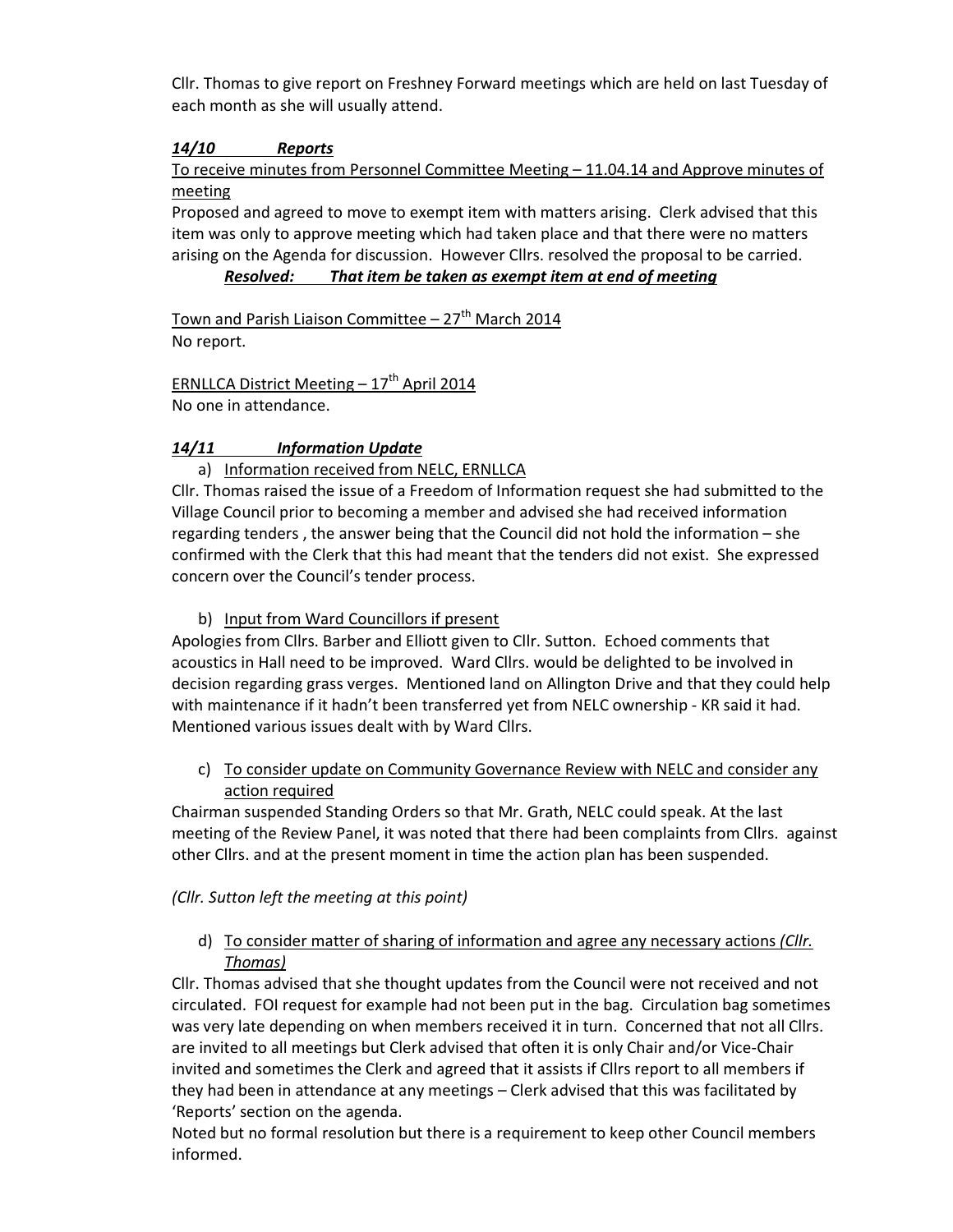e) To consider protocol for extraordinary and rescheduled meetings and agree any necessary actions *(Cllr. Thomas)*

Cllr. Thomas expressed concern that Extraordinary meeting had been called by Chairman at her convenience and whatever decision was made were on behalf of the full Council. Any extraordinary meetings other than small committee meetings should be towards evening time. Rescheduled meetings should be called as soon as possible. Proposed that members discuss adding formal time frame into Standing Orders for rescheduling main Council meeting if failed to take place for whatever reason.

*Resolved: That item be placed on next Council Agenda* 

## *14/12 Great Coates Community News*

Next edition – June/July 2014

Closing date  $-14.05.14$ 

To consider report from Clerk on alternative printing source and Potential cost savings and agree any action

Go to print and copy centre for next edition.

*Resolved: That Clerk use alternative printer for next edition* 

### *14/13 Finance*

a) To approve cheques for authorisation as per list presented

Accounts as per list circulated approved for payment.

### *Resolved: That accounts for payment be made as per list circulated*

b) To consider renewal of ERNLLCA membership and changes to fee structure and agree necessary action

Agreed to renew membership but only for one year and not two year deal. £523.91 should be total for one year but Clerk to check.

## *Resolved: That ERNLLCA membership be renewed but only for one year and not Take advantage of the discount for the two year membership deal*

c) To receive information re appointment of internal auditor for fy  $13/14$  and agree necessary action

Clerk asked members to consider whether any interests needed to be declared but there were none. Several quotations/proposed auditors tabled to members. Proposed Mr. Nesbitt to act as Internal Auditor as there would be no charge.

Vote taken with three members for proposal and one against and Cllr. Bagley asked for the vote to be recorded that she voted against the proposal.

### *Resolved: That Mr. Alan Nesbitt be appointed as the Council's Internal Auditor*

d) To receive notification of External Audit date and procedure deadlines

Clerk advised final date for submission of information to the external auditor was  $9<sup>th</sup>$  June, after internal audit had been completed, the information would be returned to the May Council meeting for approval to be submitted for external audit for  $9<sup>th</sup>$  June.

## *Resolved: That date for external audit be noted and procedure to be followed As above*

e) To receive final year end accounts for fy 13-14, account reconciliation and agree any action

Account reconciliation, account information, bank statement verification of final balance and income and expenditure full account for year had been circulated to all members of the Council with agenda papers in advance of the meeting. Agreed to formally approve and receive the accounts for the financial year 13-14.